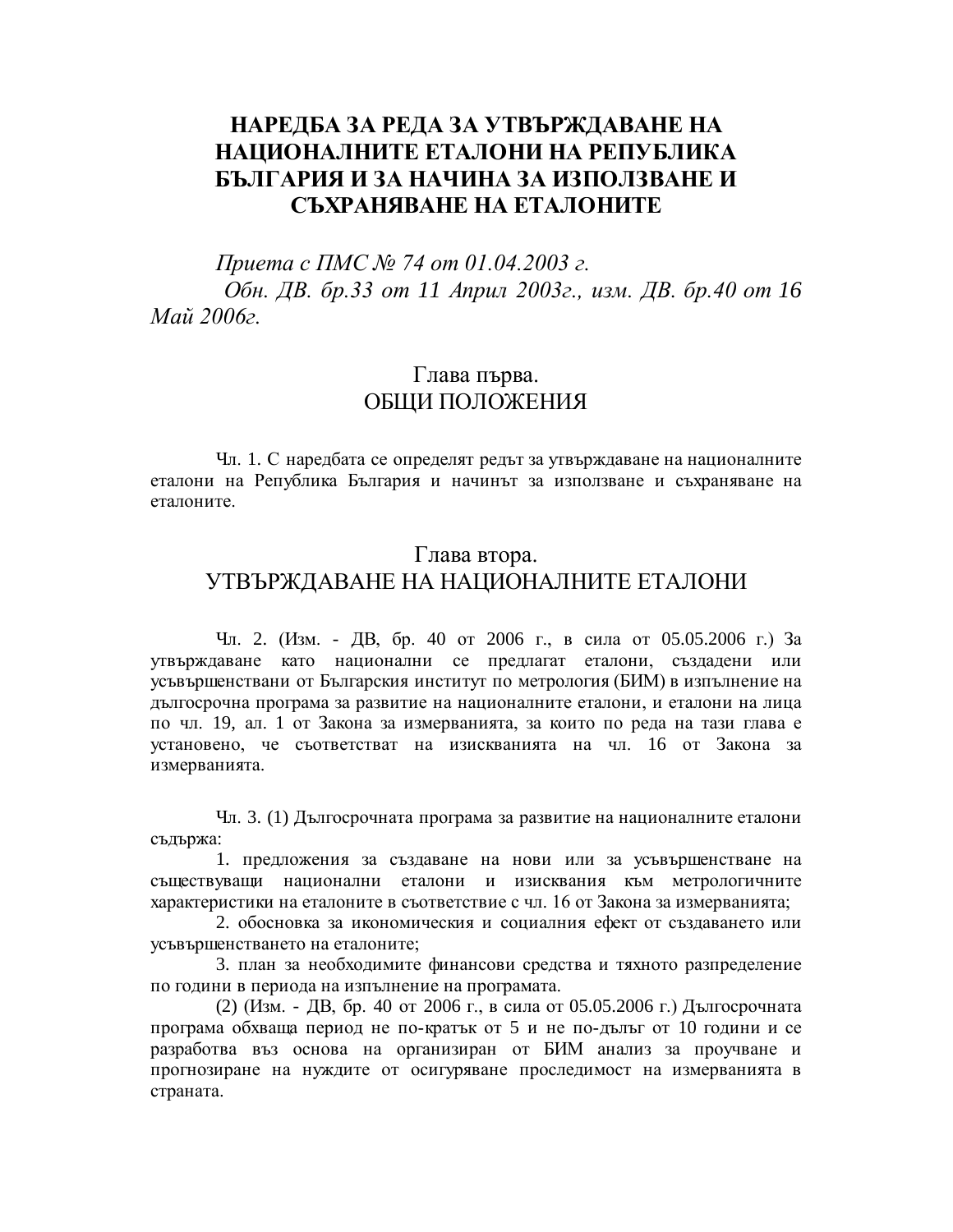(3) При анализа се вземат предвид:

1. необходимостта от осигуряване проследимост на измерванията за нуждите на метрологичния контрол в областите по чл. 5 от Закона за измерванията;

2. прогнози и стратегии за развитие на българската икономика;

3. стратегии и програми, приети от Народното събрание или от Министерския съвет, отнасящи се до области, в които се провеждат измервания;

4. резолюциите на Генералната конференция по мерки и теглилки (CGPM) и препоръките на консултативните комитети към Международния комитет по мерки и теглилки (CIPM);

5. препоръките на международните органи и организации по метрология, в които Република България членува;

6. информация за метрологичните характеристики на еталоните с найвисока точност, създадени в държавите - членки на Европейския съюз, и в региона;

7. състоянието и техническите възможности за усъвършенстване на съществуващите национални еталони.

(4)  $(M3M. - IB, 6p. 40$  от 2006 г., в сила от 05.05.2006 г.) Научният съвет по метрология дава писмено становище по проекта на дългосрочната програма преди внасянето й за приемане от Министерския съвет.

Чл. 4. (Изм. - ДВ, бр. 40 от 2006 г., в сила от 05.05.2006 г.) Председателят на БИМ по предложение на главния директор на Главна дирекция "Национален център по метрология" (ГД "НЦМ") определя със заповед:

1. работни групи за създаване или усъвършенстване на национални еталони:

2. експертни съвети за наблюдение на работата на работните групи.

Чл. 5. (1) Работната група създава или усъвършенства предвидения в дългосрочната програма еталон, като:

1. изготвя план за създаването или усъвършенстването му, който включва:

а) техническо задание за еталона;

б) мероприятия за изпълнение на техническото задание;

в) мероприятия за изследване на метрологичните характеристики на еталона:

г) мероприятия за установяване на проследимостта, точността и международната еквивалентност на еталона относно еталон или еталони на Международното бюро по мерки и теглилки (ВІРМ) или на национални метрологични институти на държави - членки на Конвенцията за метъра;

2. изпълнява плана;

3. изготвя документите за утвърждаване на еталона съгласно приложение № 1;

4. представя резултатите от работата си пред експертен съвет.

(2) За работа в работните групи могат да бъдат привличани специалисти от Българската академия на науките, от висшите училища и други водещи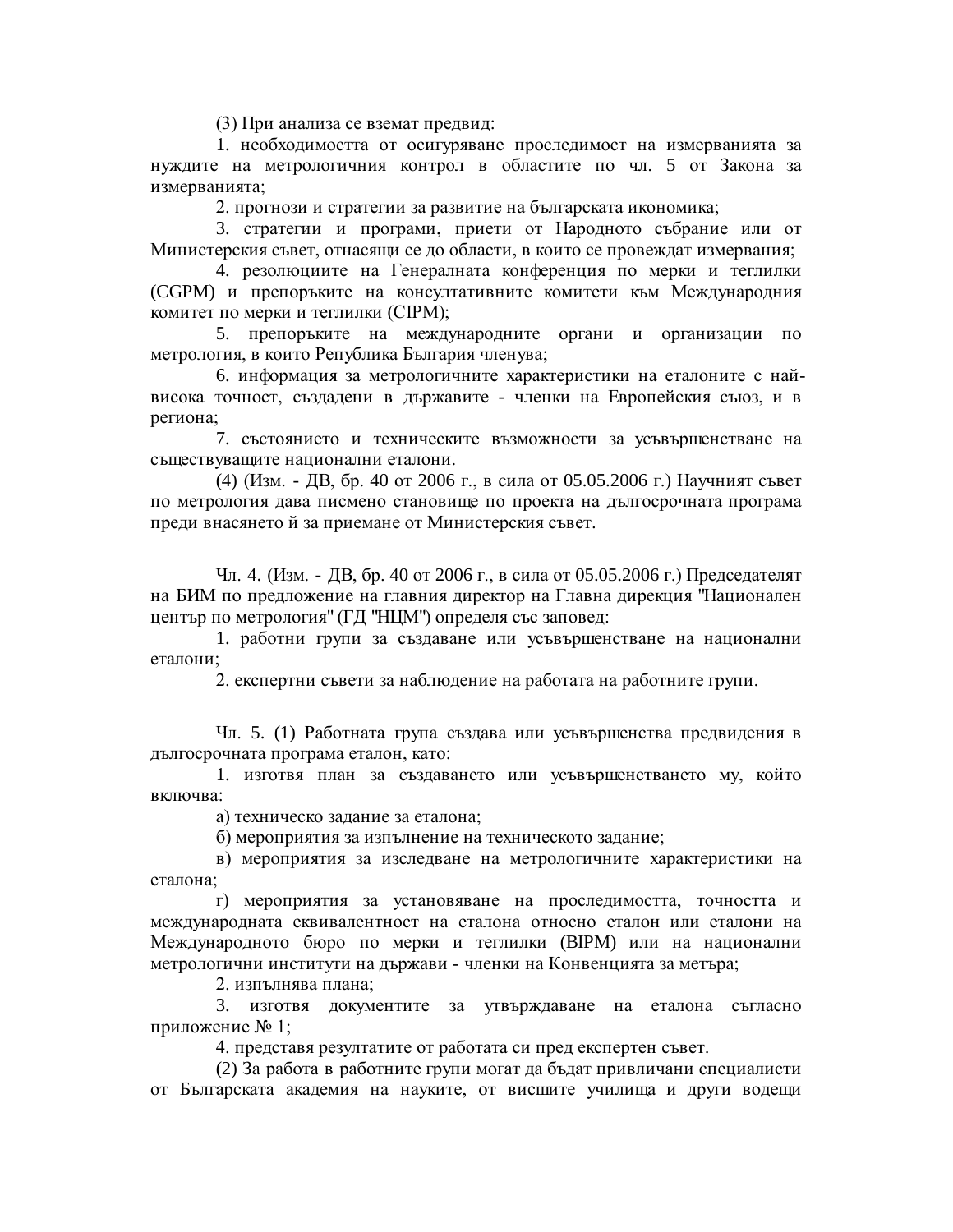специалисти в съответния вид измерване от страната или от чужбина.

Чл. 6. (1) Експертният съвет приема работата на съответната работна група, като:

1. одобрява плана и приема отделните етапи от изпълнението му, и

2. дава становище за съответствието на еталона с изискванията по чл. 16 от Закона за измерванията и одобрява документацията на еталона.

(2) (Изм. - ДВ, бр. 40 от 2006 г., в сила от 05.05.2006 г.) Членове на експертния съвет могат да бъдат експерти от БИМ, от Българската академия на науките, от висшите училища и други водещи специалисти в съответния вид измерване. Членовете на работни групи не могат да бъдат членове на съответния експертен съвет.

(3)  $(M3M. - HB, 6p. 40$  от 2006 г., в сила от 05.05.2006 г.) Правилата за работа на експертните съвети се утвърждават от председателя на БИМ по предложение на главния директор на ГД "НЦМ".

(4) Членовете на експертните съвети не получават възнаграждение за участието си в тяхната работа.

Чл. 7. (Изм. - ДВ, бр. 40 от 2006 г., в сила от 05.05.2006 г.) Председателят на БИМ предлага на Министерския съвет да утвърди с решение еталона като национален по доклад на главния директор на ГД "НЦМ", изготвен въз основа на документите по приложение № 1 и съдържащ заключение за съответствието на еталона с изискванията по чл. 16 от Закона за измерванията.

Чл. 8. (1) В срок 10 дни от приемането на решението на Министерския съвет за утвърждаване на национален еталон ГД "НЦМ":

1. вписва еталона в Регистъра на националните еталони на Република България и попълва регистрационния номер в документацията на националния еталон:

2. изпраща информация за еталона до международните органи и организации по метрология, в които Република България членува.

(2) (Изм. - ДВ, бр. 40 от 2006 г., в сила от 05.05.2006 г.) Информация за утвърдения национален еталон се публикува в официалния бюлетин на БИМ и съдържа:

1. наименованието и регистрационния номер на еталона;

2. номера и датата на решението на Министерския съвет, с което еталонът е утвърден като национален;

3. наименованието и адреса на лицето, което притежава еталона;

4. името, фамилията и длъжността на експерта, отговорен за еталона;

5. предназначението, състава и основните технически и метрологични характеристики на еталона;

6. данни за проследимостта и международната еквивалентност на еталона.

Чл. 9. (1) (Изм. - ДВ, бр. 40 от 2006 г., в сила от 05.05.2006 г.) Лицата по чл. 19, ал. 1 от Закона за измерванията могат да подават до председателя на БИМ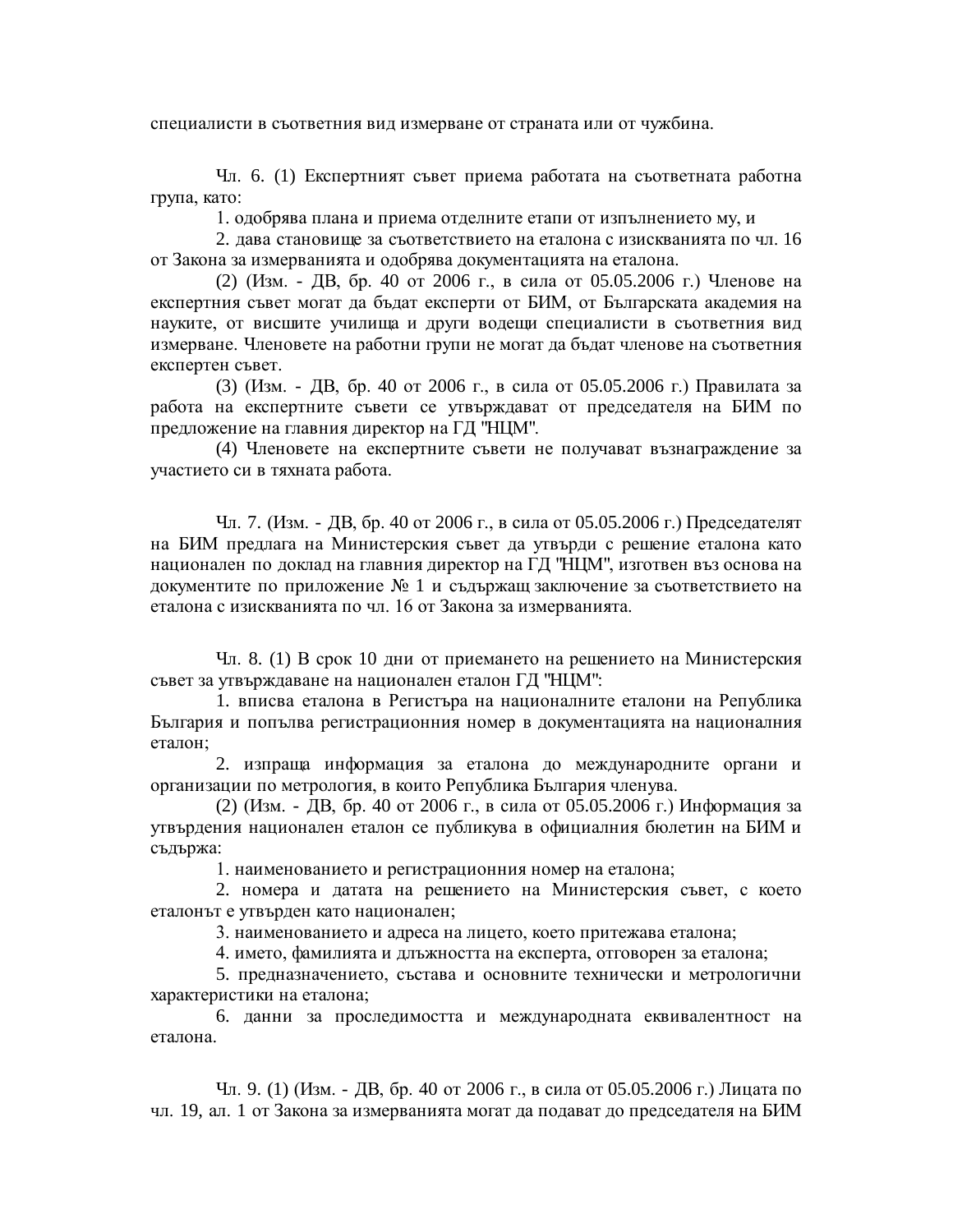заявления с предложение за утвърждаване на притежавани от тях еталони като национални.

(2) Заявлението се придружава от документите по приложение № 1, с изключение на тези по т. 5 и 6.

Чл. 10. (1) (Изм. - ДВ, бр. 40 от 2006 г., в сила от 05.05.2006 г.) Председателят на БИМ определя със заповед експертен съвет в състав съгласно чл. 6, който дава становище за съответствието на еталона с изискването да притежава необходимата за страната точност съгласно чл. 16 от Закона за измерванията.

(2) При положително становище от експертния съвет ГД "НЦМ" организира поне едно международно сравнение на еталона с еталон или еталони на Международното бюро по мерки и теглилки (BIPM) или на национални метрологични институти на държави - членки на Конвенцията за метъра. Разходите за сравнението са за сметка на притежателя на еталона.

(3) Въз основа на резултатите от сравнението по ал. 2 експертният съвет дава становище за съответствието на еталона с изискването да притежава задоволителна степен на еквивалентност съгласно чл. 16 от Закона за измерванията и одобрява документацията на еталона.

(4) При положителни становища на експертния съвет по ал. 1 и 3 утвърждаването и регистрирането на еталона като национален се извършват по реда на тази глава.

Чл. 11. (1) (Изм. - ДВ, бр. 40 от 2006 г., в сила от 05.05.2006 г.) При необратимо нарушаване на метрологичните характеристики на угвърден национален еталон въз основа на доклад на главния директор на ГД "НЦМ" председателят на БИМ предлага на Министерския съвет да отмени решението за утвърждаване на еталона.

(2) В срок 10 дни след приемането на решението по ал. 1 ГД "НЦМ":

1. вписва отмяната в Регистъра на националните еталони на Република България;

2. (изм. - ДВ, бр. 40 от 2006 г., в сила от 05.05.2006 г.) публикува информация за това в официалния бюлетин на БИМ;

3. изпраща информация за това до международните органи и организации по метрология, в които Република България членува.

(3) В случаите по ал. 1 до утвърждаването на нов национален еталон следващият по точност еталон в страната служи като национален.

#### Глава трета.

## ИЗПОЛЗВАНЕ И СЪХРАНЯВАНЕ НА ЕТАЛОНИТЕ

Чл. 12. (1) Еталоните трябва да се съхраняват и използват по начин, който гарантира запазване на метрологичните им характеристики.

(2) Лицата, които притежават национални еталони, разработват правила за използване и съхраняване на еталона, които включват: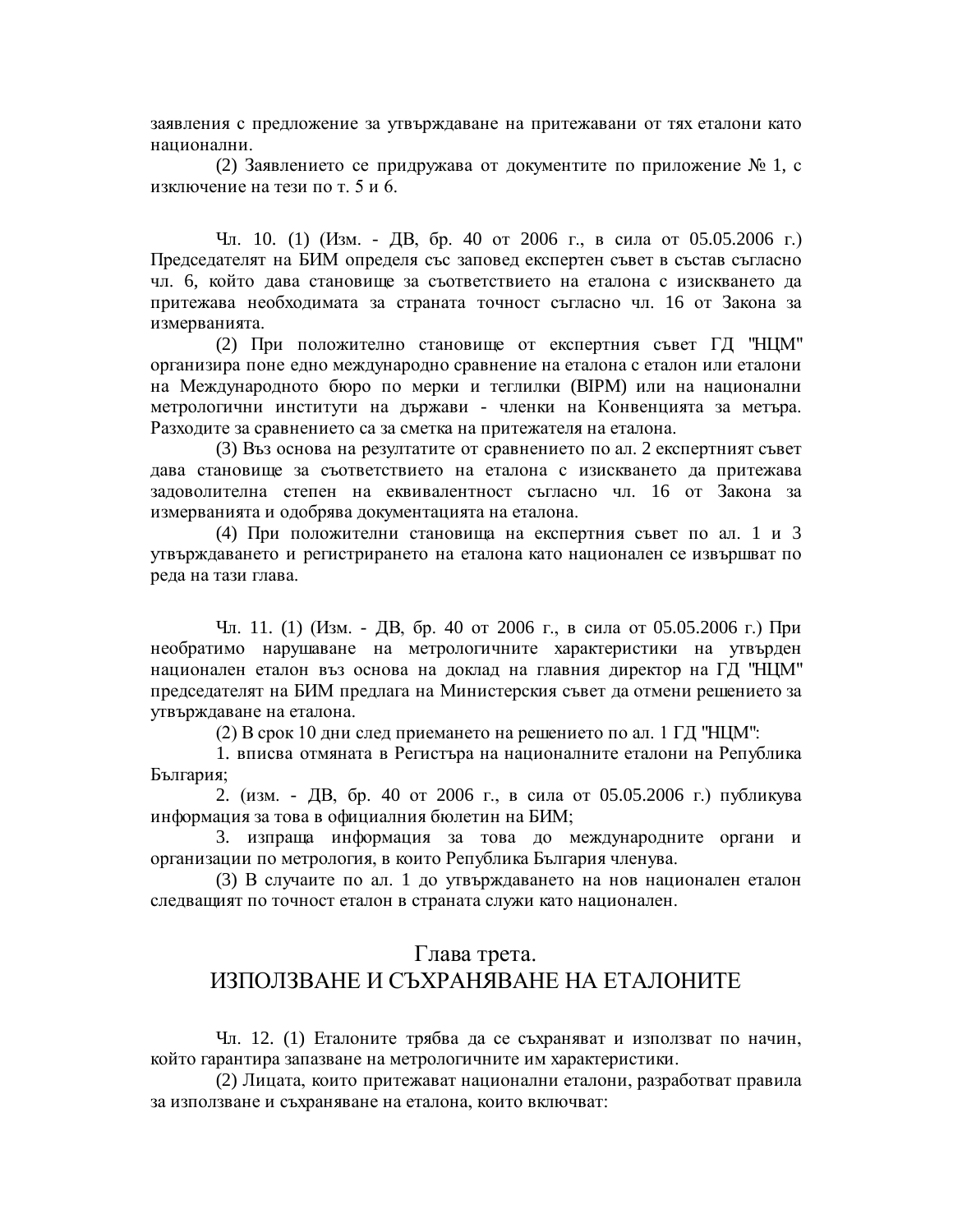1. описание на мястото на съхраняване и изискванията към разположението на еталона;

2. изисквания към условията на околната среда (температура, относителна влажност, атмосферно налягане, запрашеност, съдържание на въглероден диоксид и други условия, специфични за еталона);

3. изисквания към захранващото напрежение и технически данни за консумираната мощност;

4. изисквания за защита от вибрации, електромагнитни полета и други влияещи фактори;

5. методи за консервиране и разконсервиране на еталона;

6. описание на работа с еталона;

7. процедура за определяне, възпроизвеждане, реализиране, съхраняване и разпространяване на единицата за измерване, включително за обработване на резултатите от измерване и обявяване на метрологичните характеристики на еталона:

8. периодичност на калибриране и сравняване съгласно чл. 13, ал. 6;

9. изисквания за необходимата квалификация на специалистите, които могат да работят с еталона;

10. мерки за поддържане и за защита на еталона от повреди, кражби, унищожаване и природни бедствия;

11. мерки за безопасност при работа с еталона;

12. изисквания при транспортиране на еталона.

Чл. 13. (1) Еталоните трябва да са проследими до националните еталони, които определят, възпроизвеждат, реализират или съхраняват разрешените за използване в Република България единици за измерване.

(2) Националните еталони трябва да са проследими и да се сравняват с международни еталони или с еталони на държави - членки на Конвенцията за метъра.

(3) Проследимостта на еталоните може да се осъществява и чрез сертифицирани сравнителни материали, използвани като еталони.

(4) Веригата на проследимост се осигурява чрез сравняване или калибриране с еталони с по-висока точност и се удостоверява с доклади от сравнения или със свидетелства за калибриране.

(5) Сравняването и калибрирането се повтарят с определена периодичност.

(6) Периодичността се определя от притежателя на еталона в зависимост от препоръките на производителя, данните за изменение на метрологичните характеристики, условията на околната среда при използване и съхраняване, необходимата неопределеност, честотата и начина на употреба.

Чл. 14. (1) Сравняването, калибрирането и изчисляването на неопределеността на измерване се извършват по общоприети, стандартизирани или валидирани методи.

(2) Прилаганите методи, резултатите и неопределеността на измерване се документират за всяка стъпка от веригата на проследимост.

(3) Веригата на проследимост трябва да бъде непрекъсната.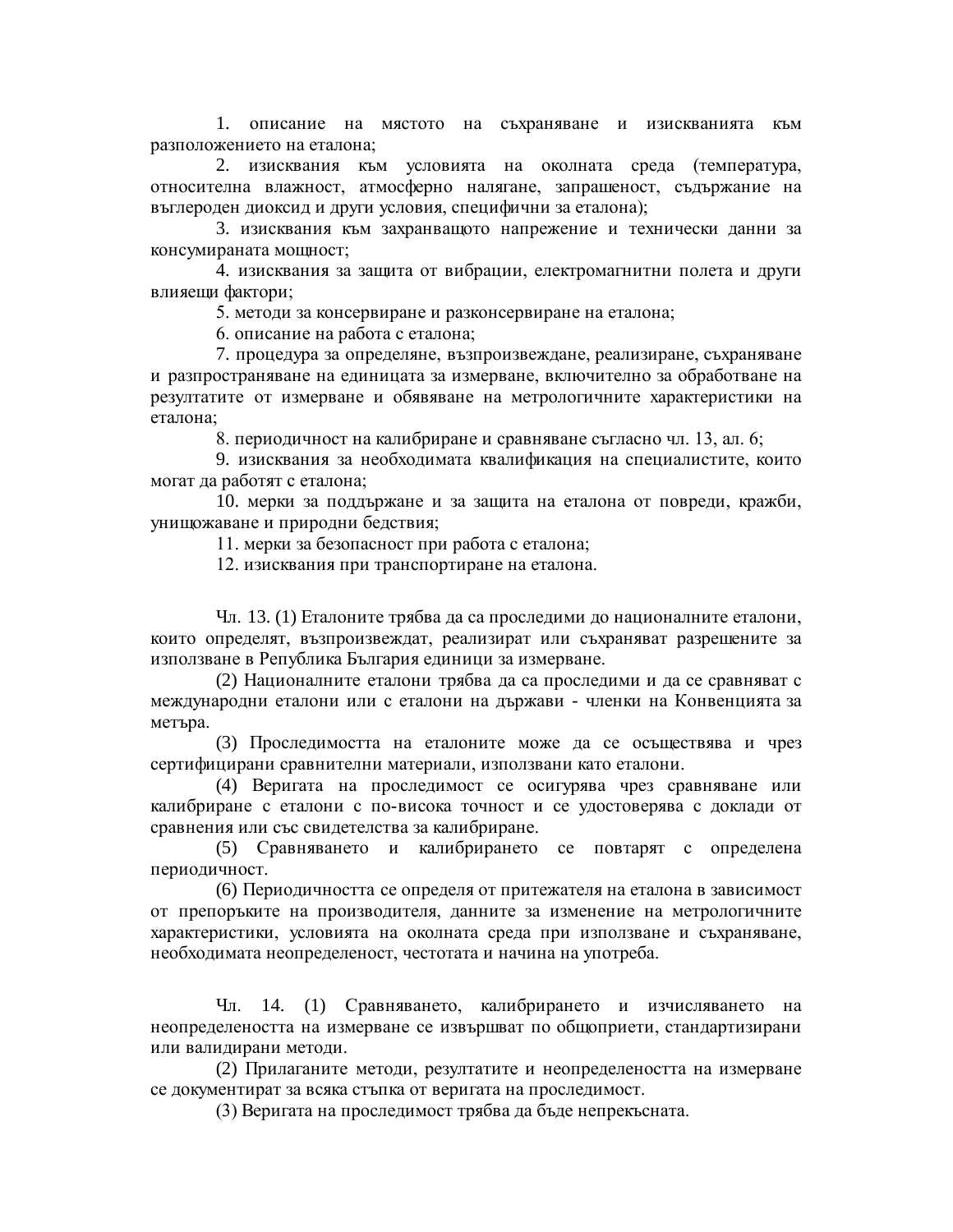(4) Всяка лаборатория, която участва във веригата на проследимост, трябва да бъде технически компетентна съгласно БДС EN ISO/IEC 17025.

Чл. 15. Системата за управление на качеството на ГД "НЦМ" и на лицата по чл. 19, ал. 2 от Закона за измерванията трябва да отразява начина, по който се прилагат изискванията на глава трета, раздел II от Закона за измерванията и на наредбата и препоръките на международните организации по метрология, в които Република България членува.

Чл. 16. (1) Лицата, които използват и съхраняват еталони, определят експерти, отговорни за еталоните.

(2) (Изм. - ДВ, бр. 40 от 2006 г., в сила от 05.05.2006 г.) Председателят на БИМ по предложение на главния директор на ГД "НЦМ" или на лицето по чл. 19, ал. 2 от Закона за измерванията определя със заповед за отговорни за националните еталони началника на сектора по вида измерване или държавен експерт от ГД "НЦМ" на БИМ, или съответен експерт на лицето.

Чл. 17. Експертът, отговорен за национален еталон:

1. създава, съхранява и поддържа досие на еталона съгласно приложение  $N<sub>2</sub>$ :

2. (изм. - ДВ, бр. 40 от 2006 г., в сила от 05.05.2006 г.) представя в ГД "НЦМ" за вписване в Регистъра на националните еталони на Република България и за публикуване в официалния бюлетин на БИМ информация, свързана с еталона:

3. представя на главния директор на ГД "НЦМ" ежегодно до 30 януари доклад за състоянието и използването на националния еталон;

4. спазва правилата за използване и съхраняване на еталона;

5. извършва изследване на еталона периодично, при съмнения за нарушаване на метрологичните му характеристики, след ремонт и изменения в състава на еталона, които не променят метрологичните му характеристики;

6. води записи, свързани с използването, съхраняването, изследването, сравняването и консервирането на еталона, и отразява измененията в конструкцията и комплектността на еталона;

7. участва и прави предложения за осигуряване проследимост на еталона и за участие в сравнения съгласно определената в чл. 13, ал. 6 периодичност;

8. (изм. - ДВ, бр. 40 от 2006 г., в сила от 05.05.2006 г.) участва в мероприятия, организирани от ГД "НЦМ", за поддържане на международната еквивалентност на еталона и за представяне на еталона в страната и пред международните организации по метрология, в които БИМ членува;

9. представя за публикуване в специализираните издания доклади от изследване и сравняване на еталона;

10. преустановява използването на еталона, когато при изследване или сравняване се установи нарушаване на метрологичните му характеристики;

11. незабавно уведомява главния директор на ГД "НЦМ" при необратимо нарушаване на метрологичните характеристики на утвърден национален еталон;

12. прави предложение пред главния директор на ГД "НЦМ" или пред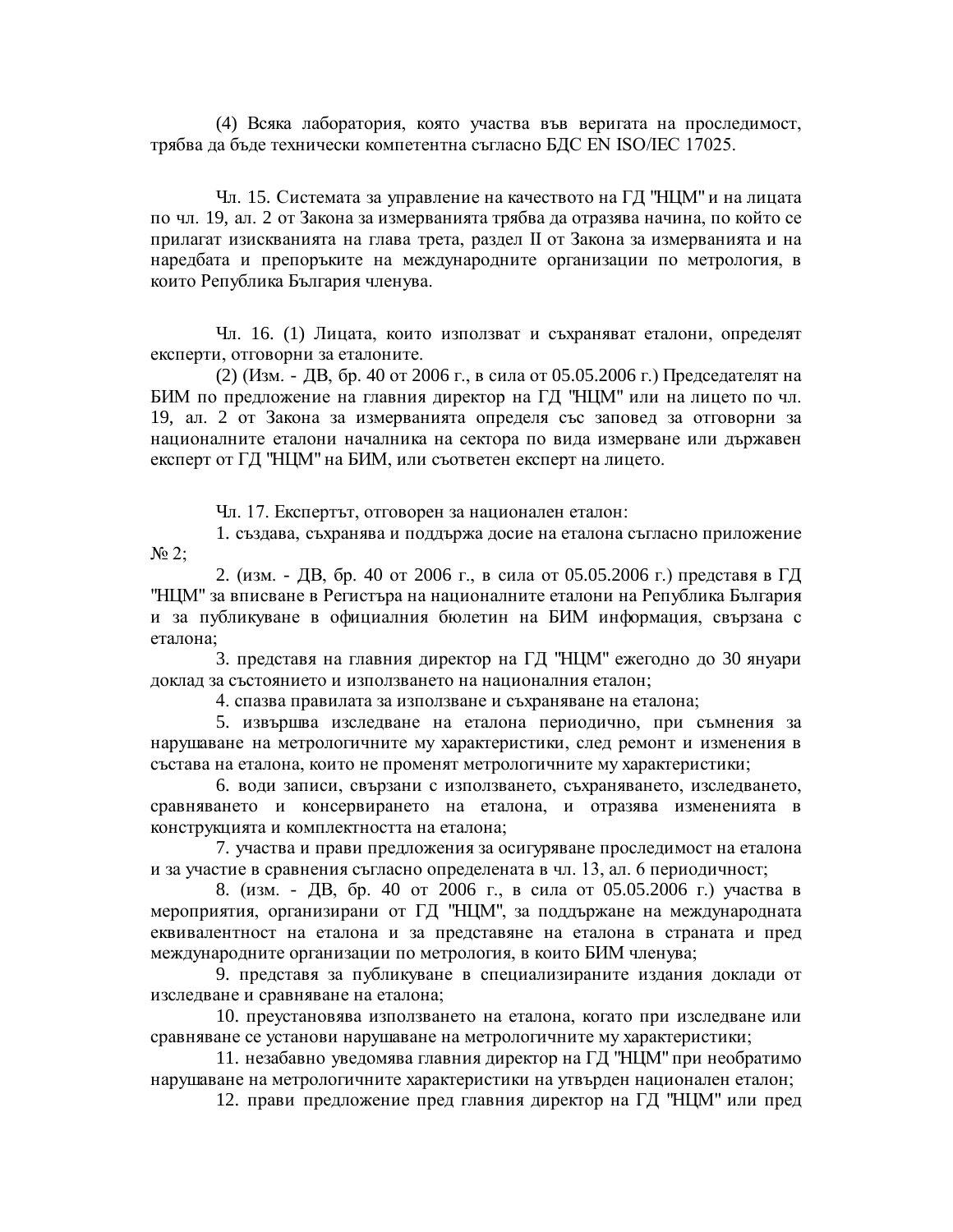лицето по чл. 19, ал. 2 от Закона за измерванията за усъвършенстване на еталона.

### Преходни и Заключителни разпоредби

§ 1. Наредбата се приема на основание чл. 21 от Закона за измерванията.

§ 2. Еталони, създадени или усъвършенствани от ДАМТН за утвърждаване като национални преди влизането в сила на наредбата, се утвърждават от Министерския съвет по предложение на председателя на ДАМТН по реда на глава втора.

# Преходни и Заключителни разпоредби КЪМ ПОСТАНОВЛЕНИЕ № 109 ОТ 8 МАЙ 2006 Г. ЗА ПРИЕМАНЕ НА УСТРОЙСТВЕН ПРАВИЛНИК НА БЪЛГАРСКИЯ ИНСТИТУТ ПО МЕТРОЛОГИЯ

(ОБН. - ДВ, 40 ОТ 2006 Г., В СИЛА ОТ 05.05.2006 Г.)

§ 7. В Наредбата за реда за утвърждаване на националните еталони на Република България и за начина за използване и съхраняване на еталоните, приета с Постановление № 74 на Министерския съвет от 2003 г. (обн., ДВ, бр. 33 от 2003 г.), се правят следните изменения:

1. Навсякъде думите "Държавната агенция за метрология и технически надзор (ДАМТН)" и абревиатурата "ДАМТН" се заменят съответно с "Българския институт по метрология (БИМ)" и "БИМ".

. . . . . . . . . . . . . . . . . . . . . . . . . . . . . . . . . . .

§ 21. Постановлението влиза в сила от 5 май 2006 г.

Приложение № 1 към чл. 5, ал. 1, т. 3, чл. 7 и чл. 9, ал. 2

Списък на документи за утвърждаване на еталон като национален

1. Техническа документация на еталона и на средствата за измерване, допълнителните устройства и софтуера, влизащи в състава му (техническо задание, техническо описание, инструкция за експлоатация и др.).

2. Доклад от изследване на метрологичните характеристики на еталона с приложени записи от:

а) измервания с еталона;

б) контрол на условията на околната среда в помещението на еталона;

в) изследване наличието на взаимни влияния с други еталони, обекти и съоръжения;